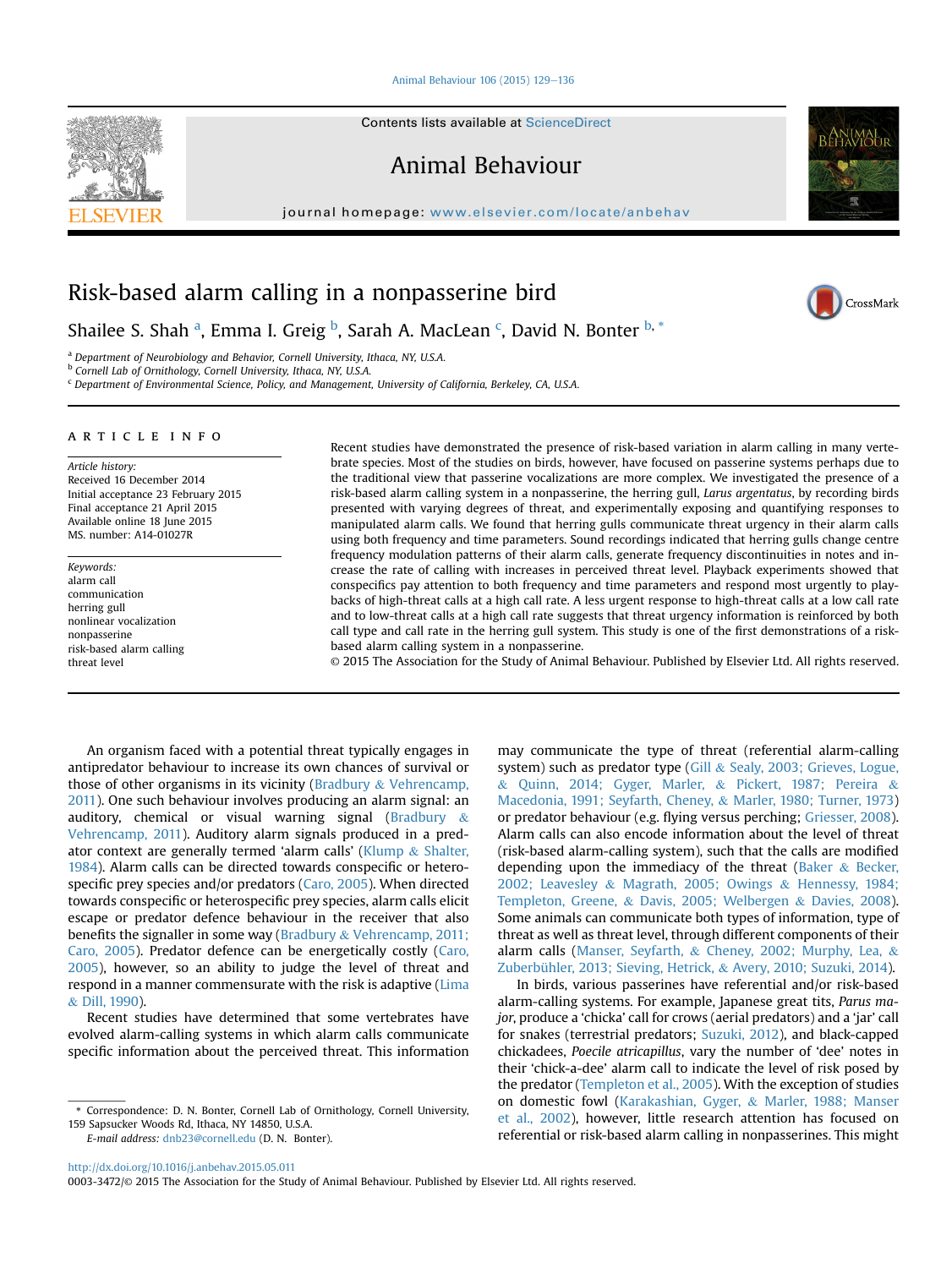be because passerine songs are often more complex than comparatively 'simple' nonpasserine songs ([Beer, 1980](#page-6-0)). Passerines have a more developed syrinx than nonpasserines, allowing them to generate more complex vocalizations than nonpasserines ([Bradbury](#page-6-0) & [Vehrencamp, 2011\)](#page-6-0). This difference in complexity of vocalizations, however, need not preclude complex alarm-calling systems in nonpasserines. Our study of risk-based variation in the alarm calls of herring gulls, Larus argentatus, investigates whether a nonpasserine species can have a sophisticated risk-based alarmcalling system similar to that found in many passerine species.

Herring gulls nest in colonies and communicate complex information using a rich repertoire of postures and vocalizations, which have been well documented by [Tinbergen \(1961\)](#page-7-0) in a classic study of animal communication. Herring gulls respond to conspecific alarm calls by becoming alert and assuming a defensive posture as demonstrated in recent experiments ([MacLean](#page-6-0) & [Bonter,](#page-6-0) [2013](#page-6-0)). A signaller in a colony of nesting gulls may benefit by recruiting conspecifics to mob the potential predator [\(Caro, 2005;](#page-6-0) [Clode, Birks,](#page-6-0) & [MacDonald, 2000; Montgomerie](#page-6-0) & [Weatherhead,](#page-6-0) [1988](#page-6-0)). Because antipredator defence by herring gulls involves energetically costly calling, grass pulling (a way of signalling aggression), pecking and dive bombing ([Tinbergen, 1961\)](#page-7-0), riskbased variation in their alarm calls could be adaptive so that gulls in a colony can adjust their response based on the level of threat encoded in the call. Previous work has shown that gulls can discriminate between auditory cues from different potential threats and react in a corresponding graded manner, yet the mechanisms for communicating threat level remain unknown [\(MacLean](#page-6-0)  $\&$ [Bonter, 2013](#page-6-0)). Here, we hypothesize that herring gulls encode risk-based variations in their alarm calls to communicate the level of threat, to which conspecifics respond in a graded manner.

To demonstrate the information conveyed by a signal, it is important to quantify both signal production and response [\(Evans,](#page-6-0) [1997](#page-6-0)). The goals of this study were, therefore, to (1) quantify differences in the structure of herring gull alarm calls given under varying degrees of threat and (2) experimentally expose conspecifics to playbacks of alarm calls with varying structures to test whether receivers perceive differences in urgency. If gulls communicate threats via a risk-based alarm-calling system, we predicted that gulls would (1) modify their alarm calls with increasing level of threat through a change in frequency and/or time parameters and (2) respond more urgently to playbacks of alarm calls with frequency and/or time parameters that reflected high-threat level than to playbacks with parameters reflecting lowthreat level.

# **METHODS**

#### Ethics Statement

This research was carried out in strict accordance with the Guidelines for the Use of Wild Birds in Research of the Ornithological Council and approved by the Cornell University Institutional Animal Care and Use Committee (protocol no. 2011-0036). Research was conducted on property managed by Cornell University for research and educational purposes. This work did not involve any threatened, endangered or protected species. No nests were abandoned as a consequence of our research and playback experiments were terminated before eggs hatched.

#### Study Site and Population

We studied herring gulls nesting on the Isles of Shoals Archipelago (42.98 $\textdegree$ N, 70.61 $\textdegree$ W), approximately 11 km offshore of Portsmouth, New Hampshire, U.S.A. Alarm calls were recorded on Appledore Island (June-July 2012 and 2013) and playback experiments were conducted on Appledore and Smuttynose Islands (June-July 2012). Herring gulls in the Isles of Shoals nest in mixedspecies colonies with great black-backed gulls, Larus marinus, along rocky shorelines and in loose subcolonies around buildings where nests are relatively isolated from congeners ([Savoca, Bonter,](#page-6-0) [Zuckerberg, Dickinson,](#page-6-0) & [Ellis, 2011\)](#page-6-0). To limit the influence of neighbouring birds on individual reactions, we only tested birds nesting in relative isolation in the loose subcolony setting. The alarm call of herring gulls is described as a short staccato 'yeow' call that is given in response to a perceived threat [\(Tinbergen, 1959\)](#page-7-0). The call is given repeatedly such that one burst of alarm calling consists of three or more yeow calls given in quick succession and is effectively used to communicate the presence of a potential threat to conspecifics ([Tinbergen, 1959](#page-7-0)). Recent research shows that the acoustic components of herring gull alarm calls are not affected by body size or sex ([Hardouin, Thompson, Stenning,](#page-6-0) & [Reby, 2013](#page-6-0)); thus, differences in these factors were not of concern in this study.

# Alarm Call Recording

Distance from predator has been used as a measure of threat level in many studies ([Baker](#page-6-0) & [Becker, 2002; Leavesley](#page-6-0) & [Magrath,](#page-6-0) [2005; Welbergen](#page-6-0) & [Davies, 2008\)](#page-6-0), and directness of approach could be a strong indicator of a predator's intent to attack [\(Stankowich](#page-7-0)  $\&$ [Blumstein, 2005\)](#page-7-0). To investigate the structure of alarm calls given under varying levels of threat, we recorded yeow calls of incubating herring gulls as a person walked directly towards them, creating a situation of steadily increasing threat level. Humans were major nest predators of gulls in recent history and continue to disturb and harass (often illegally) nesting gulls to this day. As such, the gulls in our study population actively defend their nests against people ([Burger](#page-6-0) & [Gochfeld, 1981; MacLean](#page-6-0) & [Bonter, 2013](#page-6-0)). Thus, this is a suitable system for testing the existence of a risk-based alarmcalling system in a nonpasserine species using the approach of a human as an experimental threat.

All calls were recorded using a Sennheiser ME 67 microphone and Marantz PMD 661 recorder (sampling .WAV files at 48 kHz and 24 bits) mounted on a tripod. The equipment was placed  $5-10$  m away from a nest with an incubating gull and the bird was then observed from a concealed location. Because amplitude was not a parameter of interest, the distance of recording equipment from the nest could be varied slightly as the rugged terrain required without affecting the consistency of the recordings. One minute after the gull had resumed incubating without any signs of alertness, a researcher (S.S.S.) walked directly towards the nest at a uniform, slow pace of approximately 1.5 m/s from 15 m away to simulate a threat of increasing urgency. Birds typically produced yeow calls throughout the approach. Note that a change in perceived threat level may have been due to the decrease in distance between the researcher and the gull, the increase in duration of exposure to the researcher, or a combination of both. Regardless, this methodology allowed us to record calls given under increasing degrees of perceived threat. In addition, while working in the gull colony on the Isles of Shoals, we (S.S.S., S.A.M. & D.N.B.) have observed that close proximity to a nest (within  $\sim$ 20 m) instigates defensive behaviours whereas extended human activity at greater distances from a nest does not, so we suspect that proximity of the researcher and not duration of exposure was driving the perceived increase in threat.

#### Call Analysis

We analysed all recordings in Raven Pro 1.4 ([Bioacoustics](#page-6-0) [Research Program, 2011](#page-6-0); 16-bit sample format; discrete Fourier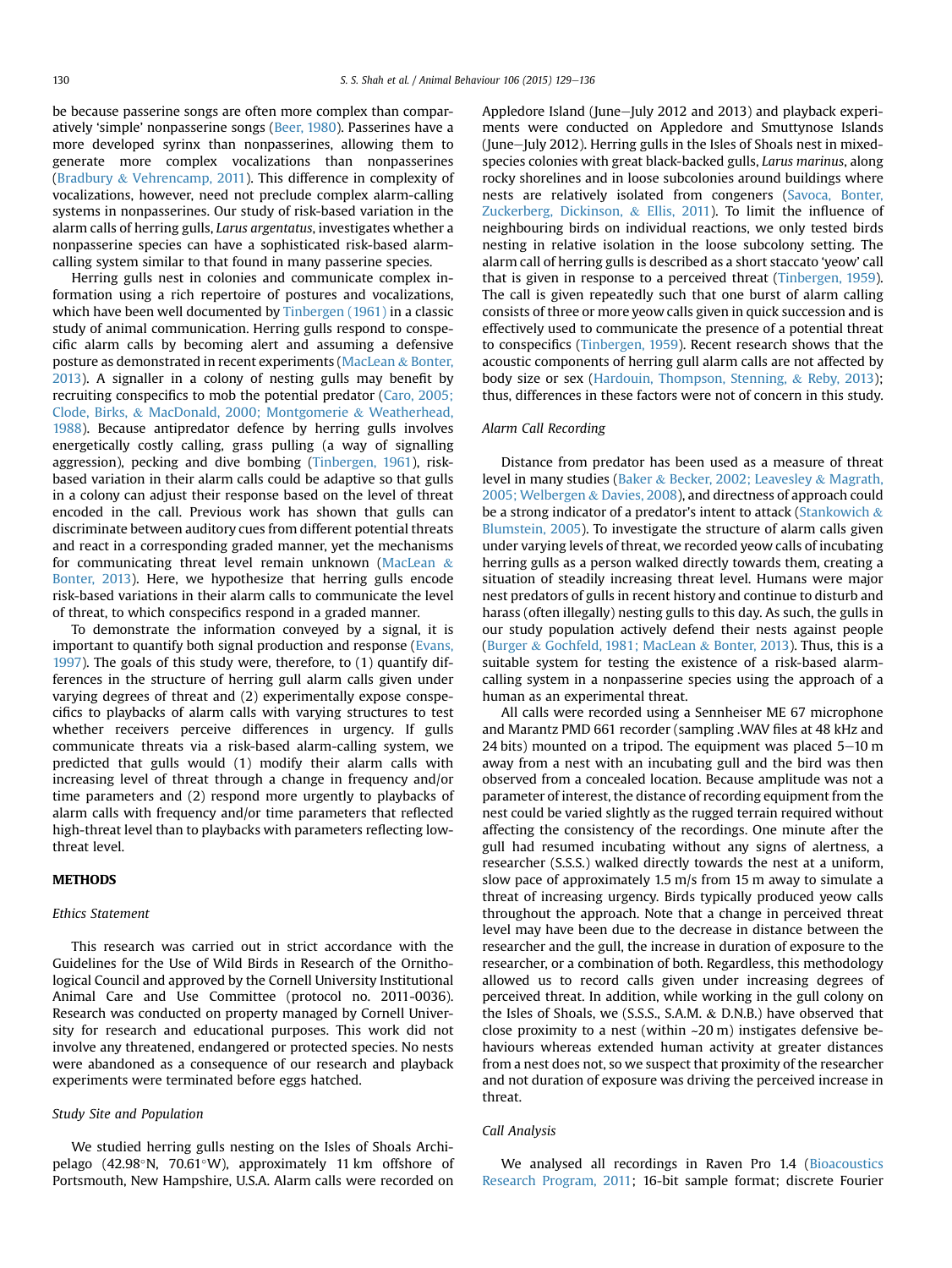transform  $= 256$  samples; frequency resolution  $= 188$  Hz; time resolution  $= 2.67$  ms; frame overlap  $= 50\%$ ). To analyse the difference in call rate depending on threat level, we divided each recording (from the beginning of the first call to the end of the last call) into three sections of equal duration, creating a low-, mediumand high-threat section. We then manually selected each individual call and measured the length of each call and the time between successive calls.

To quantify differences in frequency parameters of calls given under low and high threat, we selected the first and last clear calls of each recording (Fig. 1). All sound below 0.5 kHz was filtered out because it only constituted background noise. Visual inspection of spectrograms suggested variability in the middle third of the yeow calls (Fig. 1), so calls were divided into three sections of equal duration for subsequent analyses. We calculated the centre frequency, the frequency that divides the selection into two frequency intervals of equal energy ([Charif, Waack,](#page-6-0) & [Strickman, 2010\)](#page-6-0).

Visual analyses of spectrograms detected discontinuities (frequency jumps) in the fundamental frequency of some call notes (Fig. 1). As such, we (S.S.S.) further blindly scored low-threat and high-threat calls as either 'continuous' or 'discontinuous' based on whether there was a 0.5 kHz break in the note anywhere except for the first and last 10 ms.

## Playback Experiment

To construct a series of exemplars for use in playback experiments, we selected the first clear call recorded under high-threat and low-threat conditions from each of six gulls recorded in the 2012 nesting season. All calls were recorded using the previously described method. We recorded calls from six birds to create a number of exemplars to reduce potential problems associated with pseudoreplication ([Kroodsma, Byers, Goodale, Johnson,](#page-6-0) & [Liu,](#page-6-0) [2001\)](#page-6-0). We acknowledge, however, that each exemplar was used more than once  $(2-3$  times per exemplar) in our 14 playback experiment trials detailed below.

Each playback consisted of a single call repeated at intervals of 1 s (high call rate) or 3 s (low call rate) for 1 min. These intervals were based on the previous analysis and represented realistic gaps between successive call notes for the low-threat and high-threat calls. This combination of call rate and call type resulted in four playback treatments: (1) high-threat calls at 1 s intervals, (2) highthreat calls at 3 s intervals, (3) low-threat calls at 1 s intervals and (4) low-threat calls at 3 s intervals.

A recording of a song sparrow, Melospiza melodia, song was used to quantify the reaction of each focal bird to noise produced by the playback system. Song sparrows are common nesting birds on the Isles of Shoals that are familiar and nonthreatening to the gulls, and their songs have elicited minimal responses in previous playback experiments within our study population [\(MacLean](#page-6-0) & [Bonter,](#page-6-0) [2013\)](#page-6-0).

Each playback session began with 3 min of silence to allow the focal bird to return to a calm state after the observer installed the equipment. Each focal bird was then exposed to three consecutive 1 min stimuli, each separated by 4 min of silence [\(Fig. 2](#page-3-0)). The playbacks were constructed as Waveform Audio Files using Audacity 2.0.0 (D. M. Mazzoni, Canada, [http://audacity.sourceforge.net/\)](http://audacity.sourceforge.net/). All playbacks were equalized to 60 dB when constructed and the playback system settings were consistent across trials.We tested the amplitude of playbacks with the field playback equipment using a sound pressure level meter (model number 33-2050, Radio Shack Corporation, Fort Worth, TX, U.S.A.), set at C-weighting, fast response (~72.0 dB at 1 m for all playbacks). Each focal bird was videorecorded during the playback sessions using a Camcorder HMX-Q10BP (Samsung Electronic Co.), and subsequent video analysis showed that the periods of silence between each playback were sufficient for the incubating gull to return to a calm state before the next stimulus began. In addition, the videos showed that none of the focal birds left or were otherwise disturbed during the playbacks.

The playbacks were conducted towards the end of the incubation stage when nest defence is at its peak ([Tinbergen, 1961\)](#page-7-0). To control for difference in motivation for nest defence, all playbacks were performed during a 2-week period before eggs hatched. Because of this time constraint, playbacks were performed in pairs based on call type (high or low threat). Each playback session consisted of three treatments: a certain call type at 1 s intervals, the same call type at 3 s intervals and the song sparrow vocalization. The playback order within each session was randomized. The order of session type (high-threat call type session or low-threat call type session) was also randomized. At least 24 h elapsed between the two playback sessions. See [Fig. 2](#page-3-0) for a graphical representation of the playback order for one individual.

To increase the likelihood that the same individual was tested for both treatment pairs, playbacks were conducted at the same



Figure 1. Examples of spectrograms of the first and last clear calls of a recording for a call given at (a) low-threat level and (b) high-threat level.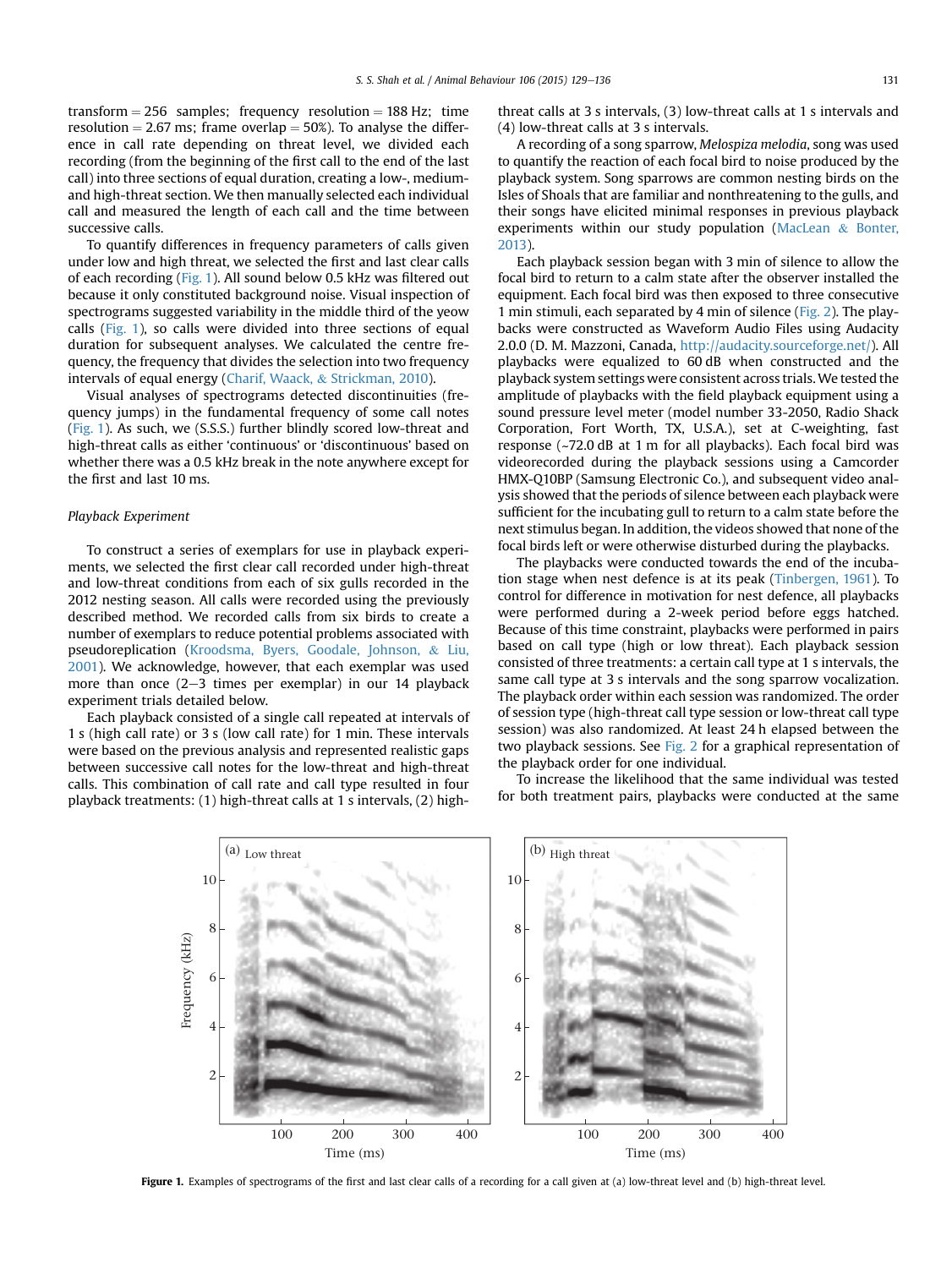<span id="page-3-0"></span>

Figure 2. Schematic representation of playbacks to one individual herring gull. Order of playbacks was randomized and playback sessions were conducted on different days. LTL: low-threat level; HTL: high-threat level.

time of day (gull pairs have a set incubation rotation; [Tinbergen,](#page-7-0) [1961](#page-7-0)). In addition, 36% of gulls tested were individually identifiable by field-readable leg bands. All focal birds were exposed to the suite of six playbacks (3/day).

Playbacks were conducted using Panasonic Folding Travel Speakers (RPSPT70) and an iPod (Apple, Inc., 3rd Generation Nano) in WAV format. The speakers were placed 2 m away from the nest, facing the incubating gull, and a video camera was placed 5 m from the nest to record gull responses. As soon as the playback was initiated, the researcher left the vicinity  $(>20 \text{ m})$  and hid out of view of the incubating gull for the duration of the experiment so that test subjects were only exposed to the auditory threat cues. The playback experiment began with 3 min of silence, giving the incubating gull enough time to return to a calm state after being exposed to the presence of a human being. The response to each auditory stimulus was graded on a scale of 0 to 7 (based on [Tinbergen, 1961; MacLean](#page-7-0) & [Bonter, 2013;](#page-7-0) [Table 1\)](#page-4-0) using the video of responses recorded during playback.

# Statistical Analysis

Potential differences in the centre frequency (response variable) of alarm calls were tested using a mixed model in SAS (v.9.2 PROC MIXED, SAS Institute, Cary, NC, U.S.A.). The model tested for differences in the response variable based on threat scenario (categorical: low or high threat), call section (categorical: beginning, middle or ending third of the call), and the interaction between threat scenario and call section. Individual bird identification was included as a random variable because multiple alarm calls were analysed from each individual.

Differences in time between calls and call lengths under various threat scenarios were also tested using separate mixed models with threat scenario as the independent variable and bird identification included as a random variable (PROC MIXED). Differences between levels of categorical variables were calculated using the PDIFF option in LSMEANS. A chi-square analysis (PROC FREQ in SAS) tested for differences in discontinuities between calls recorded under LTL and HTL situations.

Differences in the reactions of gulls to various stimuli presented in the playback experiment were quantified using generalized linear models for categorical response variables (PROC GENMOD), where the response variable was the maximum reaction to the stimuli (ordinal multinomial response variable, cumlogit link). In addition to stimulus type, the order in which each stimulus was presented was included in the full model. Individual was used as a random (repeated) variable in the models because each individual was exposed to all stimuli. We could not test for an exemplar effect in our statistical models because each exemplar was only used in two or three playback trials. We computed log odds ratios using 'estimate' contrasts within GENMOD to compare each pair of stimuli in order to test for differences in the intensity of reaction to the various treatments.

# RESULTS

# Call Analysis

The centre frequency was greater for high-threat calls than for low-threat calls (generalized mixed model:  $F_{1,100} = 4.71$ ,  $P = 0.032$ ). Centre frequency varied among sections of the yeow call with the greatest centre frequency being recorded in the middle third of the call (generalized mixed model:  $F_{2,100} = 3.47$ ,  $P = 0.035$ ). The interaction term demonstrates that the centre frequency of call sections varied differently under different threat scenarios (generalized mixed model:  $F_{2,100} = 3.37$ ,  $P = 0.038$ ; [Fig. 3](#page-4-0)), with the centre frequency peaking in the middle third of the high-threat calls and decreasing in the last third of the low-threat calls. Peak frequency showed a qualitatively similar pattern to centre frequency.

Time between calls was greater in the first third of each recording, when the potential threat was farther from the nest, and decreased as the observer approached (generalized mixed model:  $F_{22,53} = 24.61$ ,  $N = 27$ ,  $P < 0.001$ ), with least squares means indicating a difference in the intercall interval between the low-urgency situation and the two higher-urgency situations ([Fig. 4](#page-4-0)). The average length of calls recorded under various threat scenarios did not differ (generalized mixed model:  $F_{2,10} = 0.92$ ,  $P = 0.403$ ; [Fig. 4](#page-4-0)).

Furthermore, analyses of discontinuities in the yeow calls clearly demonstrated more discontinuous breaks in the vocalizations produced under high-threat level (19 of 21 recordings) than under low-threat level (0 of 21 recordings, chi-square test:  $\chi^2_{1} = 34.70$ ,  $P < 0.001$ ).

## Response to Playback

Responses of the gulls were strongly influenced by stimulus type (chi-square test:  $\chi^2$ <sub>4</sub> = 11.87, P = 0.018). Log odds ratio contrasts indicated that the mean response to high-threat calls at high frequency elicited the strongest response, whereas the song of the song sparrow (controlling for the broadcast of any sound from the playback system) elicited the weakest response. High-threat calls at 3 s intervals, low-threat calls at 1 s intervals and low-threat calls at 3 s intervals elicited responses of medium intensity ([Fig. 5a](#page-5-0)).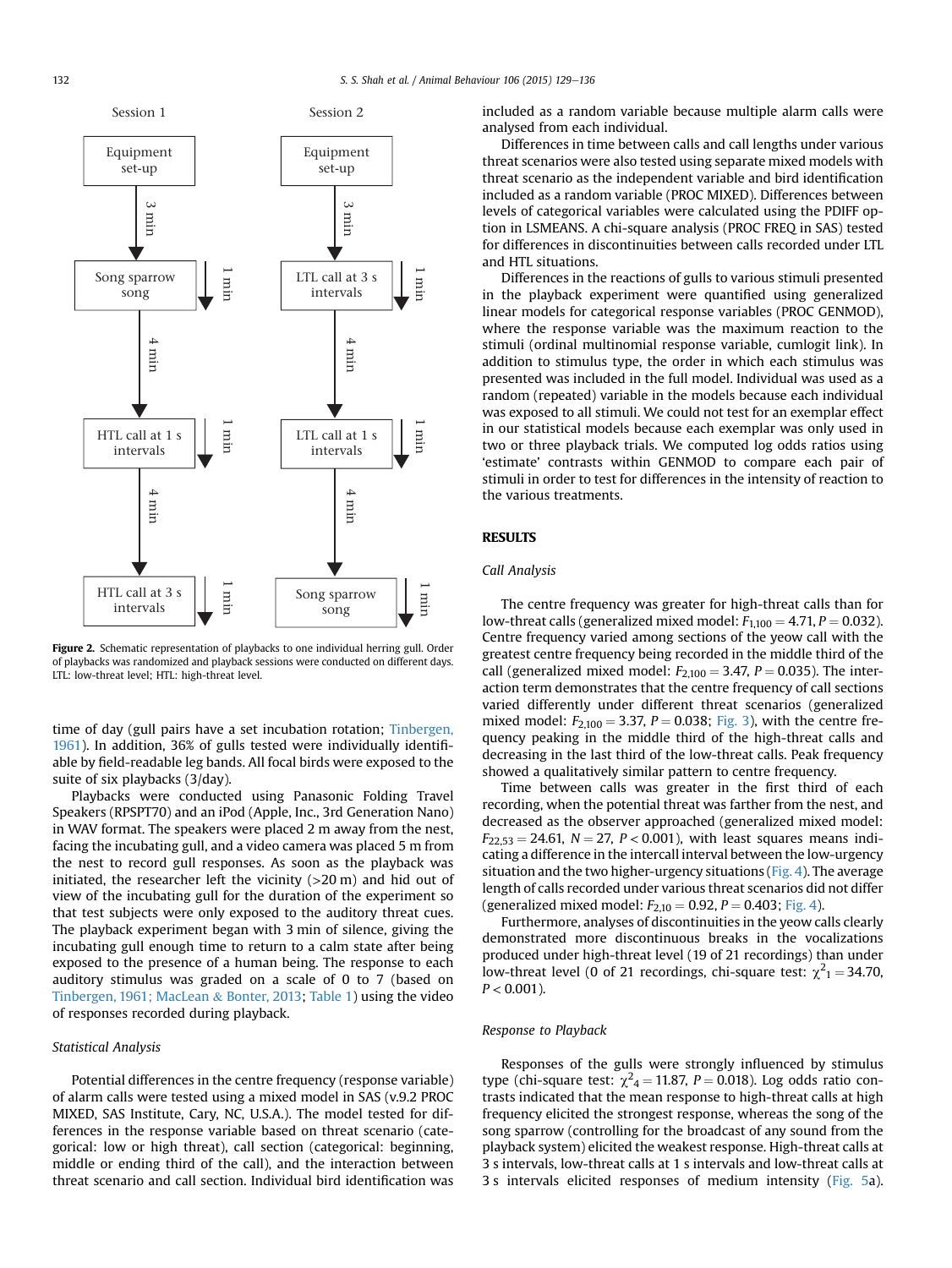<span id="page-4-0"></span>

|--|

Scale used to categorize the maximum response of incubating herring gulls to playback of different yeow call types at varying call rates

| Response level | Behaviour                                                                               |
|----------------|-----------------------------------------------------------------------------------------|
|                | No response                                                                             |
|                | Increased vigilance (neck outstretched and scanning for threats) followed by relaxation |
|                | Increased vigilance (neck outstretched and scanning for threats) throughout playback    |
|                | Extreme vigilance: neck outstretched, rapid scanning for threats, kek-kek calls         |
|                | Yeow or long calls                                                                      |
|                | Standing up and off of eggs                                                             |
|                | Ground-based movement within 3 m of nest                                                |
|                | Flying off nest and circling from the air                                               |

Higher response categories often included lower-level reactions.

Playback order did not affect bird responses (chi-square test:  $\chi^2_{1} = 0.01, P = 0.913$ ).

Because responses to the song sparrow playback were minimal and only intended to gauge the responses of gulls to any sound being broadcast from the speakers, we dropped the sparrow stimulus from further analyses and focused on the primary objective of quantifying the response of gulls to differences in threat level and playback interval. Gulls responded more vigorously to high-threat calls than to low-threat calls (chi-square test:  $\chi^2$ <sub>1</sub> = 4.39, *P* = 0.036; [Fig. 5b](#page-5-0)) but did not react differently based on call interval ( $\chi^2$ <sub>1</sub> = 0.48, *P* = 0.488; [Fig. 5](#page-5-0)c). A comparison of artificial playbacks mimicking the scenario typically found in nature (high-threat calls at short intervals versus low-threat calls at long intervals) found that birds responded with marginally more vigour to the high-threat calls at short intervals (chi-square test:  $\chi^2$ <sub>1</sub> = 3.71, *P* = 0.054; [Fig. 5](#page-5-0)a). Playback order did not influence responses (all  $P > 0.291$ ).

# DISCUSSION

This study is the first to demonstrate the presence of a riskbased alarm-calling system in a nonpasserine species other than domestic fowl (see [Karakashian et al., 1988; Manser et al., 2002\)](#page-6-0). This system is similar to those present in many mammal [\(Manser](#page-6-0) [et al., 2002\)](#page-6-0) and passerine species ([Baker](#page-6-0) & [Becker, 2002;](#page-6-0) [Leavesley](#page-6-0) & [Magrath, 2005; Templeton et al., 2005; Welbergen](#page-6-0) & [Davies, 2008](#page-6-0)), and suggests that risk-based alarm calling is a more widespread phenomenon than has been previously documented. Passerines are traditionally associated with more complex



**Figure 3.** Variation in centre frequency across three sections of high-threat level ( $\blacksquare$ ) and low-threat level ( $\bullet$ ) yeow calls. Means and standard errors are reported ( $N = 21$ ) birds).

vocal behaviour ([Beer, 1980\)](#page-6-0) due to their well-developed syrinx, but this study demonstrates complexity in nonpasserine vocalizations previously considered discrete units lacking gradation ([Tinbergen, 1961\)](#page-7-0).

We found that the pattern of frequency modulation in herring gull yeow alarm calls changed with a change in perceived threat level, with higher levels of threat eliciting higher frequencies at the end of the call. This result was similar to that of a study on whitebrowed scrubwrens, Sericornis frontalis, whose aerial trill alarm call showed an increase in minimum frequency with increase in threat urgency [\(Leavesley](#page-6-0) & [Magrath, 2005](#page-6-0)). This increase in frequency could be an indication of an extreme state of fear [\(Morton, 1977](#page-6-0)).

In addition, we found that significantly more calls given under high-threat scenarios had frequency jumps of 0.5 kHz or more than calls given under low-threat scenarios. Discontinuities such as frequency jumps, biphonation or noise in calls have been shown to elicit stronger responses than continuous calls in mammals such as chimpanzees, Pan troglodytes ([Riede, Owren,](#page-6-0) & [Arcadi, 2004\)](#page-6-0), yellow-bellied marmots, Marmota flaviventris ([Blumstein,](#page-6-0) [Richardson, Cooley, Winternitz,](#page-6-0) & [Daniel, 2008](#page-6-0)), rhesus macaques, Macaca mulatta [\(Fitch, Neubauer,](#page-6-0) & [Herzel, 2002\)](#page-6-0), red deer,



Figure 4. Variation in time between calls and call length with change in threat urgency in herring gull yeow calls. Least squares means and standard errors are reported  $(N = 27)$ .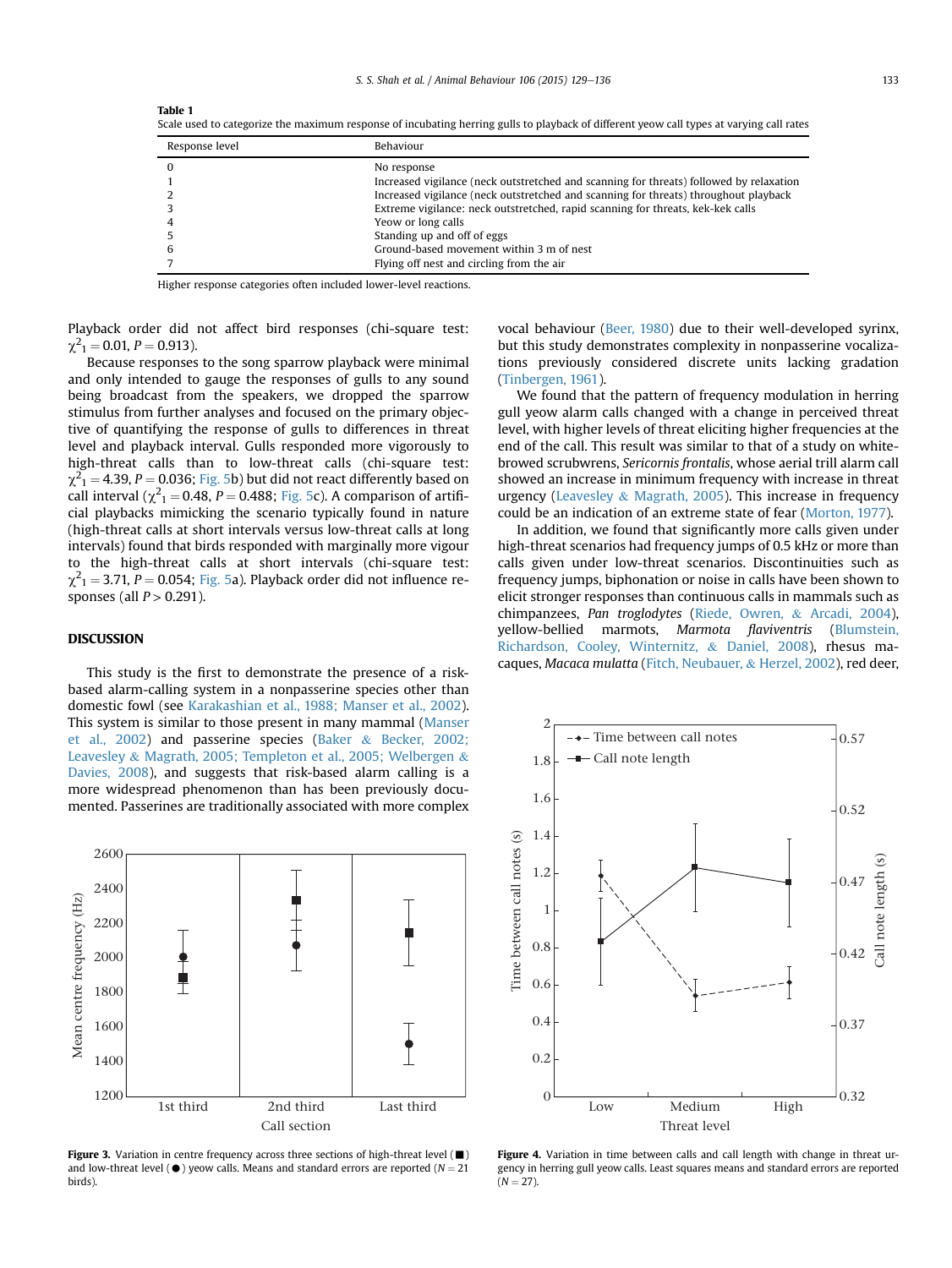<span id="page-5-0"></span>

Figure 5. (a) Response of 14 herring gulls to five playback treatments including highthreat level (HTL) and low-threat level (LTL) calls at different time intervals as well as a song sparrow (nonthreatening) vocalization. Subsequent analyses restricted the data set to test for differential responses based on threat level alone (b), or to test for differential responses based on playback interval (c). Responses were scored on a scale of increasing intensity [\(Table 1\)](#page-4-0). Different letters indicate significantly different responses ( $P < 0.05$ ).

Cervus elaphus ([Reby](#page-6-0) & [Charlton, 2012\)](#page-6-0) and humans, Homo sapiens ([Facchini, Bellieni, Marchettini, Pulselli,](#page-6-0) & [Tiezzi, 2005; Green,](#page-6-0) [Jones,](#page-6-0) & [Gustafson, 1987\)](#page-6-0) and birds including great-tailed grackles, Quiscalus mexicanus ([Slaughter, Berlin, Bower,](#page-6-0) & [Blumstein, 2013\)](#page-6-0) and white-throated sparrows, Zonotrichia albicollis ([Blesdoe](#page-6-0) & [Blumstein, 2014](#page-6-0)). Such a heightened response may be a result of the unpredictability of discontinuous phenomena that discourages habituation [\(Fitch et al., 2002\)](#page-6-0). Frequency jumps in herring gull yeow calls given at a high-threat level might similarly elicit a more urgent alarm response in conspecifics.

Herring gulls also increased the rate of alarm calling as the perceived threat level increased. A similar pattern has been observed in mammals such as yellow-bellied marmots ([Blumstein](#page-6-0) & [Armitage, 1997\)](#page-6-0), and passerines such as black-capped chickadees ([Baker](#page-6-0) & [Becker, 2002\)](#page-6-0) and reed warblers, Acrocephalus scirpaceus [\(Welbergen](#page-7-0) & [Davies, 2008\)](#page-7-0). In both species of passerines, the rate of calling increased with decreasing distance between the simulated predator and the bird (black-capped chickadee: [Baker](#page-6-0)  $\&$ [Becker, 2002\)](#page-6-0), or the nest (reed warblers: [Welbergen](#page-7-0) & [Davies,](#page-7-0) [2008](#page-7-0)). Thus, our results suggest that call rate is used to communicate urgency in gulls in a manner similar to many passerine alarm calls.

When playback experiments were conducted using this variation in herring gull yeow calls, naïve conspecifics responded most urgently to high-threat call notes played at a high rate. Interestingly, high-threat call notes played at a low rate and low-threat call notes played at a high rate elicited the same level of response as low-threat call notes played at a low rate. This lower level of response, however, was greater than the response to a nonthreatening playback, suggesting that it was a low-urgency alarm response and not simply a reaction to noise generated by the playback system. Future experiments using nonalarm gull calls would be beneficial to establish a baseline nonalarm response to a conspecific call. We are confident, however, that the low-level responses observed to low-threat stimuli are alarm responses because yeow calls are only given in an alarm context. Herring gulls, therefore, seem to use both call type and call rate information to determine urgency of threat. Previous studies on mammals, such as meerkats, Suricata suricatta [\(Manser et al., 2002\)](#page-6-0), and birds, such as tufted titmice, Baeolophus bicolor ([Sieving et al., 2010\)](#page-6-0) and Japanese great tits [\(Suzuki, 2014\)](#page-7-0), have shown that different components of calls can be used to communicate different information about predator type and threat urgency. Further experimentation is required to determine whether herring gulls similarly encode information about different aspects of the threat in the two parameters or whether call type and call rate in yeow calls are redundant and reinforcing.

Nest defence is costly and modifying defensive behaviour based on information about urgency of threat can conserve energy ([Lima](#page-6-0) & [Dill, 1990](#page-6-0)). The rate of nest depredation on the Isles of Shoals is high for herring gulls ([Ellis](#page-6-0)  $&$  [Good, 2006](#page-6-0)) who actively defend their nests. A risk-based alarm-calling system could be adaptive if the urgency of response elicited is commensurate with the level of threat and energy is not wasted on unnecessary defence behaviours. Various referential and risk-based alarm-calling systems play an adaptive role by eliciting a threat-appropriate response. Blackcapped chickadees, for example, adjust the length and intensity of their mobbing response in accordance with the level of threat encoded in conspecific mobbing calls [\(Templeton et al., 2005\)](#page-7-0), and threat-specific alarm calls determine situation-specific escape responses in other passerines ([Griesser, 2008; Suzuki, 2012\)](#page-6-0). Specific information about a potential threat can thus increase the efficiency of antipredator responses and minimize energy expenditure.

Previous studies in other avian systems demonstrate that urgency information can also be communicated between species. For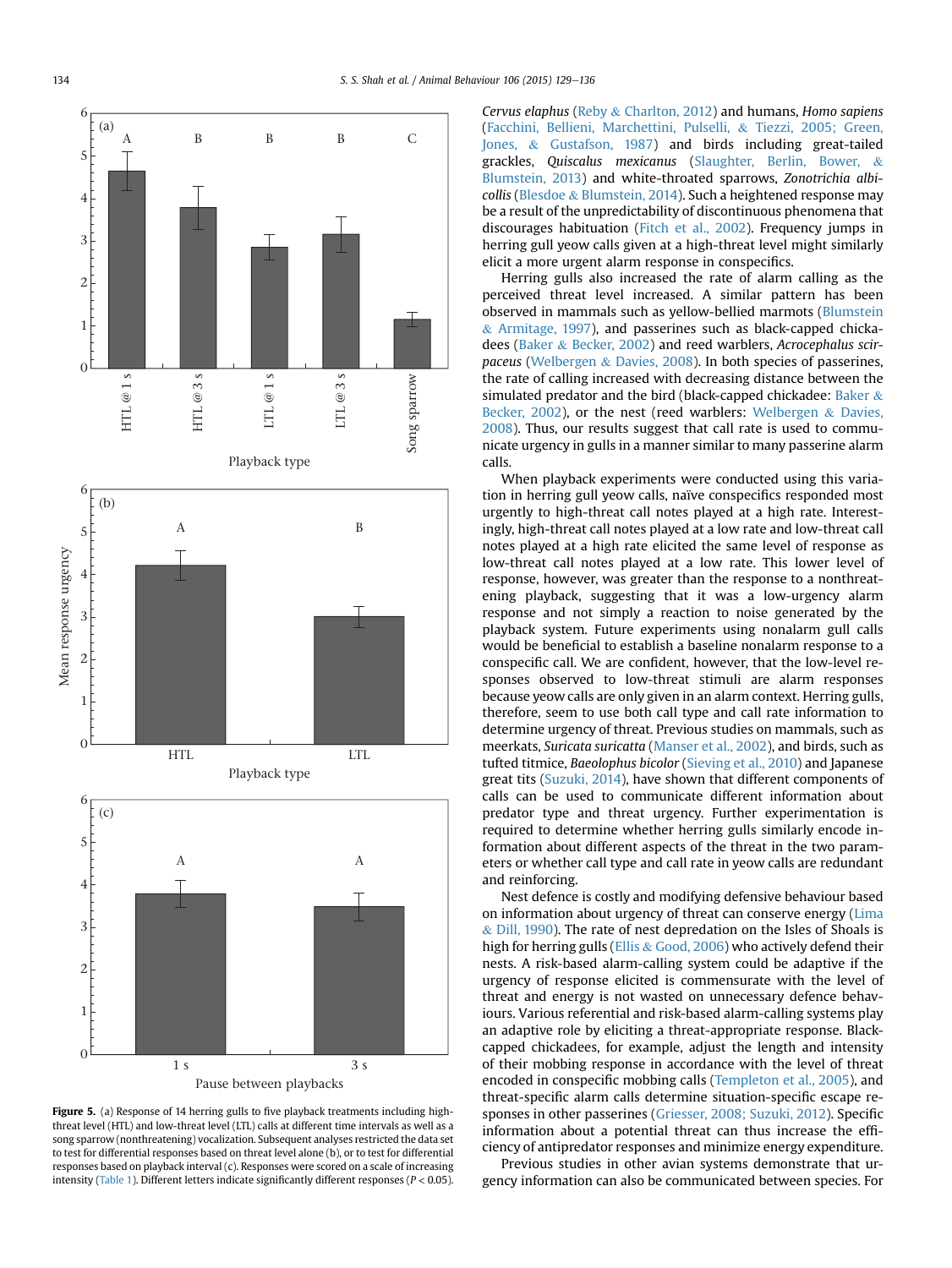<span id="page-6-0"></span>example, white-browed scrubwrens and superb fairy-wrens, Malurus cyaneus, two Australian passerines that form mixedspecies flocks in the winter, respond to each other's alarm calls (Fallow & Magrath, 2010). Similarly, tufted titmice and Carolina chickadees, Poecile carolinensis, that interact in winter foraging flocks in North America respond to specific predator information encoded in each other's alarm calls (Hetrick & Sieving, 2011). Because gulls often nest in congeneric colonies, it would be interesting to test whether variation in the urgency of alarm calls is interpreted not just by conspecifics but also by heterospecifics. A recent study by MacLean and Bonter (2013) showed that great black-backed gulls on the Isles of Shoals respond to herring gull alarm calls, but not as vigorously as they respond to conspecific alarm calls. This might be due to the size difference between the two gull species: great black-backed gulls are larger and thus might be less intimidated by predators that pose a threat to herring gulls. It is unknown whether great black-backed gulls respond more urgently to herring gull calls conveying high-threat level than to herring gull calls conveying low-threat level.

Given the limited genetic differentiation among the whiteheaded larid gulls (Snell, 1991) and the similarity of vocal and postural signals among many gull species [\(Tinbergen, 1959](#page-7-0)), our results likely apply to other members of the Laridae. More generally, the similarity of the system of risk-based alarm calling in herring gulls to those found in other taxa suggests that risk-based alarm communication may be a more widespread phenomenon than previously demonstrated.

#### Acknowledgments

J. Dowling, M. Medler and M. Webster, of the Macaulay Library at the Cornell Lab of Ornithology, provided advice and recording equipment. B. Fogarty, T. Heaton, G. Kinsella and M. Moglia provided field assistance. J. Ellis and L. W. Clark provided endless knowledge of the gulls of Appledore Island. We thank the Redheads Fund at the Cornell Lab of Ornithology for funding, and the administrators and staff of the Shoals Marine Lab for providing accommodations and facilitating access to the study site. This is Shoals Marine Lab contribution no. 166.

#### References

- [Baker, M. C., & Becker, A. M. \(2002\). Mobbing calls of black-capped chickadees:](http://refhub.elsevier.com/S0003-3472(15)00190-6/sref1) [effects of urgency on call production.](http://refhub.elsevier.com/S0003-3472(15)00190-6/sref1) Wilson Bulletin,  $114(4)$ ,  $510-516$ .
- [Beer, C. G. \(1980\). The communication behavior of gulls and other seabirds. In](http://refhub.elsevier.com/S0003-3472(15)00190-6/sref2) [J. Burger, B. L. Olla, & H. E. Winn \(Eds.\),](http://refhub.elsevier.com/S0003-3472(15)00190-6/sref2) Behavior of marine animals (pp. [169](http://refhub.elsevier.com/S0003-3472(15)00190-6/sref2)-[205\). New York, NY: Plenum.](http://refhub.elsevier.com/S0003-3472(15)00190-6/sref2)
- Bioacoustics Research Program. (2011). Raven Pro: Interactive sound analysis software (Version 1.4) [Computer software]. Ithaca, NY: Cornell Lab of Ornithology. Available from <http://www.birds.cornell.edu/raven>.
- [Blesdoe, E. K., & Blumstein, D. T. \(2014\). What is the sound of fear? Behavioral re](http://refhub.elsevier.com/S0003-3472(15)00190-6/sref4)[sponses of white-crowned sparrows](http://refhub.elsevier.com/S0003-3472(15)00190-6/sref4) Zonotrichia leucophrys to synthesized [nonlinear acoustic phenomena.](http://refhub.elsevier.com/S0003-3472(15)00190-6/sref4) Current Zoology, 60(4), 534-[541.](http://refhub.elsevier.com/S0003-3472(15)00190-6/sref4)
- [Blumstein, D. T., & Armitage, K. B. \(1997\). Alarm calling in yellow-bellied marmots: I.](http://refhub.elsevier.com/S0003-3472(15)00190-6/sref5) [The meaning of situationally variable alarm calls.](http://refhub.elsevier.com/S0003-3472(15)00190-6/sref5) Animal Behaviour, 53, [143](http://refhub.elsevier.com/S0003-3472(15)00190-6/sref5)-[171.](http://refhub.elsevier.com/S0003-3472(15)00190-6/sref5)
- [Blumstein, D. T., Richardson, D. T., Cooley, L., Winternitz, J., & Daniel, J. C. \(2008\). The](http://refhub.elsevier.com/S0003-3472(15)00190-6/sref6) [structure, meaning and function of yellow-bellied marmot pup screams.](http://refhub.elsevier.com/S0003-3472(15)00190-6/sref6) Animal [Behaviour, 76](http://refhub.elsevier.com/S0003-3472(15)00190-6/sref6)(3), 1055-[1064.](http://refhub.elsevier.com/S0003-3472(15)00190-6/sref6)
- [Bradbury, J. W., & Vehrencamp, S. L. \(2011\).](http://refhub.elsevier.com/S0003-3472(15)00190-6/sref7) Principles of animal communication. [Sunderland, MA: Sinauer.](http://refhub.elsevier.com/S0003-3472(15)00190-6/sref7)
- [Burger, J., & Gochfeld, M. \(1981\). Discrimination of the threat of direct versus](http://refhub.elsevier.com/S0003-3472(15)00190-6/sref8) [tangential approach to the nest by incubating herring and great black-backed](http://refhub.elsevier.com/S0003-3472(15)00190-6/sref8) gulls. [Journal of Comparative and Physiological Psychology, 95](http://refhub.elsevier.com/S0003-3472(15)00190-6/sref8)(5), 676-[684.](http://refhub.elsevier.com/S0003-3472(15)00190-6/sref8)
- Caro, T. M. (2005). [Antipredator defenses in birds and mammals](http://refhub.elsevier.com/S0003-3472(15)00190-6/sref9). Chicago, IL: Uni[versity of Chicago Press.](http://refhub.elsevier.com/S0003-3472(15)00190-6/sref9)
- [Charif, R. A., Waack, A. M., & Strickman, L. M. \(2010\).](http://refhub.elsevier.com/S0003-3472(15)00190-6/sref10) Raven Pro 1.4 user's manual. [Ithaca, NY: Cornell Lab of Ornithology](http://refhub.elsevier.com/S0003-3472(15)00190-6/sref10).
- [Clode, D., Birks, J. D., & MacDonald, D. W. \(2000\). The in](http://refhub.elsevier.com/S0003-3472(15)00190-6/sref11)fluence of risk and [vulnerability on predator mobbing by terns \(](http://refhub.elsevier.com/S0003-3472(15)00190-6/sref11)Sterna spp.) and gulls (Larus spp.). [Journal of Zoology, 252](http://refhub.elsevier.com/S0003-3472(15)00190-6/sref11)(01), 53-[59](http://refhub.elsevier.com/S0003-3472(15)00190-6/sref11).
- [Ellis, J. C., & Good, T. P. \(2006\). Nest attributes, aggression, and breeding success of](http://refhub.elsevier.com/S0003-3472(15)00190-6/sref12) [gulls in single and mixed species subcolonies.](http://refhub.elsevier.com/S0003-3472(15)00190-6/sref12) Condor,  $108(1)$ ,  $211-219$  $211-219$ .
- [Evans, C. S. \(1997\). Referential signals. In D. H. Owings, M. D. Beecher, &](http://refhub.elsevier.com/S0003-3472(15)00190-6/sref13) N. S. Thompson (Eds.), [Perspectives in ethology: Communication](http://refhub.elsevier.com/S0003-3472(15)00190-6/sref13) (Vol. 12, pp. [99](http://refhub.elsevier.com/S0003-3472(15)00190-6/sref13)-[143\). New York, NY: Springer.](http://refhub.elsevier.com/S0003-3472(15)00190-6/sref13)
- [Facchini, A., Bellieni, C. V., Marchettini, N., Pulselli, F. M., & Tiezzi, E. B. \(2005\).](http://refhub.elsevier.com/S0003-3472(15)00190-6/sref14) [Relating pain intensity of newborns to onset of nonlinear phenomena in cry](http://refhub.elsevier.com/S0003-3472(15)00190-6/sref14) recordings. [Physics Letters A, 338](http://refhub.elsevier.com/S0003-3472(15)00190-6/sref14)(3), 332-[337.](http://refhub.elsevier.com/S0003-3472(15)00190-6/sref14)
- [Fallow, P. M., & Magrath, R. D. \(2010\). Eavesdropping on other species: mutual](http://refhub.elsevier.com/S0003-3472(15)00190-6/sref15) interspecifi[c understanding of urgency information in avian alarm calls.](http://refhub.elsevier.com/S0003-3472(15)00190-6/sref15) Animal [Behaviour, 79](http://refhub.elsevier.com/S0003-3472(15)00190-6/sref15), 411-[417.](http://refhub.elsevier.com/S0003-3472(15)00190-6/sref15)
- [Fitch, W. T., Neubauer, J., & Herzel, H. \(2002\). Calls out of chaos: the adaptive sig](http://refhub.elsevier.com/S0003-3472(15)00190-6/sref16)nifi[cance of nonlinear phenomena in mammalian vocal production.](http://refhub.elsevier.com/S0003-3472(15)00190-6/sref16) Animal [Behaviour, 63](http://refhub.elsevier.com/S0003-3472(15)00190-6/sref16), 407-[418.](http://refhub.elsevier.com/S0003-3472(15)00190-6/sref16)
- [Gill, S. A., & Sealy, S. G. \(2003\). Tests of two functions of alarm calls given by](http://refhub.elsevier.com/S0003-3472(15)00190-6/sref17) [yellow warblers during nest defence.](http://refhub.elsevier.com/S0003-3472(15)00190-6/sref17) Canadian Journal of Zoology, 81(10), [1685](http://refhub.elsevier.com/S0003-3472(15)00190-6/sref17)-[1690.](http://refhub.elsevier.com/S0003-3472(15)00190-6/sref17)
- [Green, J. A., Jones, L. E., & Gustafson, G. E. \(1987\). Perception of cries by parents and](http://refhub.elsevier.com/S0003-3472(15)00190-6/sref18) [nonparents: relation to cry acoustics.](http://refhub.elsevier.com/S0003-3472(15)00190-6/sref18) Developmental Psychology, 23, 370–[382](http://refhub.elsevier.com/S0003-3472(15)00190-6/sref18).<br>[Griesser, M. \(2008\). Referential calls signal predator behavior in a group-living bird](http://refhub.elsevier.com/S0003-3472(15)00190-6/sref19)
- species. [Current Biology, 18](http://refhub.elsevier.com/S0003-3472(15)00190-6/sref19)(1), 69-[73](http://refhub.elsevier.com/S0003-3472(15)00190-6/sref19).
- [Grieves, L. A., Logue, D. M., & Quinn, J. S. \(2014\). Joint-nesting smooth-billed anis,](http://refhub.elsevier.com/S0003-3472(15)00190-6/sref20) Crotophaga ani[, use a functionally referential alarm call system.](http://refhub.elsevier.com/S0003-3472(15)00190-6/sref20) Animal Behav $i_{01}$  $i_{15}$   $215 - 221$ .
- [Gyger, M., Marler, P., & Pickert, R. \(1987\). Semantics of an avian alarm call system:](http://refhub.elsevier.com/S0003-3472(15)00190-6/sref21) [the male domestic fowl,](http://refhub.elsevier.com/S0003-3472(15)00190-6/sref21) Gallus domesticus. Behaviour,  $102(1)$ ,  $15-40$  $15-40$ .
- [Hardouin, L. A., Thompson, R., Stenning, M., & Reby, D. \(2013\). Anatomical bases of](http://refhub.elsevier.com/S0003-3472(15)00190-6/sref22) [sex- and size-related acoustic variation in herring gull alarm calls.](http://refhub.elsevier.com/S0003-3472(15)00190-6/sref22) Journal of [Avian Biology, 45](http://refhub.elsevier.com/S0003-3472(15)00190-6/sref22)(2), 157-[166](http://refhub.elsevier.com/S0003-3472(15)00190-6/sref22).
- [Hetrick, S. A., & Sieving, K. E. \(2011\). Antipredator calls of tufted titmice and](http://refhub.elsevier.com/S0003-3472(15)00190-6/sref23) interspecifi[c transfer of encoded threat information.](http://refhub.elsevier.com/S0003-3472(15)00190-6/sref23) Behavioral Ecology, 23(1),  $83 - 92$  $83 - 92$
- [Karakashian, S. J., Gyger, M., & Marler, P. \(1988\). Audience effects on alarm calling in](http://refhub.elsevier.com/S0003-3472(15)00190-6/sref24) chickens (Gallus gallus). [Journal of Comparative Psychology, 102](http://refhub.elsevier.com/S0003-3472(15)00190-6/sref24)(2), 129.
- [Klump, G. M., & Shalter, M. D. \(1984\). Acoustic behaviour of birds and mammals in](http://refhub.elsevier.com/S0003-3472(15)00190-6/sref25) [the predator context; I. Factors affecting the structure of alarm signals. II. The](http://refhub.elsevier.com/S0003-3472(15)00190-6/sref25) functional signifi[cance and evolution of alarm signals.](http://refhub.elsevier.com/S0003-3472(15)00190-6/sref25) Zeitschrift für Tierp[sychologie, 66](http://refhub.elsevier.com/S0003-3472(15)00190-6/sref25)(3), 189-[226.](http://refhub.elsevier.com/S0003-3472(15)00190-6/sref25)
- [Kroodsma, D. E., Byers, B. E., Goodale, E., Johnson, S., & Liu, W.-C. \(2001\). Pseu](http://refhub.elsevier.com/S0003-3472(15)00190-6/sref26)[doreplication in playback experiments, revisited a decade later.](http://refhub.elsevier.com/S0003-3472(15)00190-6/sref26) Animal Behav[iour, 61](http://refhub.elsevier.com/S0003-3472(15)00190-6/sref26), 1029-[1033.](http://refhub.elsevier.com/S0003-3472(15)00190-6/sref26)
- [Leavesley, A. J., & Magrath, R. D. \(2005\). Communicating about danger: urgency](http://refhub.elsevier.com/S0003-3472(15)00190-6/sref27) [alarm calling in a bird.](http://refhub.elsevier.com/S0003-3472(15)00190-6/sref27) Animal Behaviour,  $70(2)$ ,  $365-373$ .
- [Lima, S. L., & Dill, L. M. \(1990\). Behavioral decisions made under the risk of](http://refhub.elsevier.com/S0003-3472(15)00190-6/sref28) [predation: a review and prospectus.](http://refhub.elsevier.com/S0003-3472(15)00190-6/sref28) Canadian Journal of Zoology, 68(4), [619](http://refhub.elsevier.com/S0003-3472(15)00190-6/sref28)-[640.](http://refhub.elsevier.com/S0003-3472(15)00190-6/sref28)
- [MacLean, S. A., & Bonter, D. N. \(2013\). The sound of danger: threat sensitivity to](http://refhub.elsevier.com/S0003-3472(15)00190-6/sref29) [predator vocalizations, alarm calls, and novelty in gulls.](http://refhub.elsevier.com/S0003-3472(15)00190-6/sref29) PLoS One, 8(12), [e82384.](http://refhub.elsevier.com/S0003-3472(15)00190-6/sref29)
- [Manser, M. B., Seyfarth, R. M., & Cheney, D. L. \(2002\). Suricate alarm calls signal](http://refhub.elsevier.com/S0003-3472(15)00190-6/sref30) predator class and urgency. [Trends in Cognitive Sciences, 6](http://refhub.elsevier.com/S0003-3472(15)00190-6/sref30)(2), 55-[57.](http://refhub.elsevier.com/S0003-3472(15)00190-6/sref30)
- [Montgomerie, R. D., & Weatherhead, P. J. \(1988\). Risks and rewards of nest defence](http://refhub.elsevier.com/S0003-3472(15)00190-6/sref31) by parent birds. [Quarterly Review of Biology, 63](http://refhub.elsevier.com/S0003-3472(15)00190-6/sref31)(2), 167-[187.](http://refhub.elsevier.com/S0003-3472(15)00190-6/sref31)
- [Morton, E. S. \(1977\). On the occurrence and signi](http://refhub.elsevier.com/S0003-3472(15)00190-6/sref32)ficance of motivation-structural [rules in some bird and mammal sounds.](http://refhub.elsevier.com/S0003-3472(15)00190-6/sref32) American Naturalist, 111(981), [855](http://refhub.elsevier.com/S0003-3472(15)00190-6/sref32)-[869](http://refhub.elsevier.com/S0003-3472(15)00190-6/sref32).
- [Murphy, D., Lea, S. E., & Zuberbühler, K. \(2013\). Male blue monkey alarm calls](http://refhub.elsevier.com/S0003-3472(15)00190-6/sref33) [encode predator type and distance.](http://refhub.elsevier.com/S0003-3472(15)00190-6/sref33) Animal Behaviour,  $85(1)$ ,  $119-125$ .
- [Owings, D. H., & Hennessy, D. F. \(1984\). The importance of variation in sciurid visual](http://refhub.elsevier.com/S0003-3472(15)00190-6/sref34) [and vocal communication. In J. O. Murie, & G. R. Michener \(Eds.\),](http://refhub.elsevier.com/S0003-3472(15)00190-6/sref34) The biology of [ground-dwelling squirrels](http://refhub.elsevier.com/S0003-3472(15)00190-6/sref34) (pp. 169-[200\). Lincoln, NE: University of Nebraska](http://refhub.elsevier.com/S0003-3472(15)00190-6/sref34) **[Press](http://refhub.elsevier.com/S0003-3472(15)00190-6/sref34)**
- [Pereira, M. E., & Macedonia, J. M. \(1991\). Ring-tailed lemur anti-predator calls](http://refhub.elsevier.com/S0003-3472(15)00190-6/sref35) [denote predator class, not response urgency.](http://refhub.elsevier.com/S0003-3472(15)00190-6/sref35) Animal Behaviour,  $41$ , 543-[544](http://refhub.elsevier.com/S0003-3472(15)00190-6/sref35).
- [Reby, D., & Charlton, B. D. \(2012\). Attention grabbing in red deer sexual calls.](http://refhub.elsevier.com/S0003-3472(15)00190-6/sref36) Animal [Cognition, 15](http://refhub.elsevier.com/S0003-3472(15)00190-6/sref36)(2), 265-[270](http://refhub.elsevier.com/S0003-3472(15)00190-6/sref36).
- [Riede, T., Owren, M. J., & Arcadi, A. C. \(2004\). Nonlinear acoustics in pant hoots of](http://refhub.elsevier.com/S0003-3472(15)00190-6/sref37) common chimpanzees (Pan troglodytes[\): frequency jumps, subharmonics,](http://refhub.elsevier.com/S0003-3472(15)00190-6/sref37) [biphonation, and deterministic chaos.](http://refhub.elsevier.com/S0003-3472(15)00190-6/sref37) American Journal of Primatology, 64(3),  $277 - 291.$  $277 - 291.$  $277 - 291.$
- [Savoca, M. S., Bonter, D. N., Zuckerberg, B., Dickinson, J. L., & Ellis, J. C. \(2011\).](http://refhub.elsevier.com/S0003-3472(15)00190-6/sref38) [Nesting density is an important factor affecting chick growth and survival in the](http://refhub.elsevier.com/S0003-3472(15)00190-6/sref38) [herring gull.](http://refhub.elsevier.com/S0003-3472(15)00190-6/sref38) Condor, 113(3), 565-[571.](http://refhub.elsevier.com/S0003-3472(15)00190-6/sref38)
- [Seyfarth, R. M., Cheney, D. L., & Marler, P. \(1980\). Vervet monkey alarm calls: se](http://refhub.elsevier.com/S0003-3472(15)00190-6/sref39)[mantic communication in a free-ranging primate.](http://refhub.elsevier.com/S0003-3472(15)00190-6/sref39) Animal Behaviour, 28, [1070](http://refhub.elsevier.com/S0003-3472(15)00190-6/sref39)-[1094.](http://refhub.elsevier.com/S0003-3472(15)00190-6/sref39)
- [Sieving, K. E., Hetrick, S. A., & Avery, M. L. \(2010\). The versatility of graded acoustic](http://refhub.elsevier.com/S0003-3472(15)00190-6/sref40) measures in classifi[cation of predation threats by the tufted titmouse](http://refhub.elsevier.com/S0003-3472(15)00190-6/sref40) Baeolophus bicolor[: exploring a mixed framework for threat communication.](http://refhub.elsevier.com/S0003-3472(15)00190-6/sref40) Oikos,  $119(2)$ , 264-[276](http://refhub.elsevier.com/S0003-3472(15)00190-6/sref40).
- [Slaughter, E. I., Berlin, E. R., Bower, J. T., & Blumstein, D. T. \(2013\). A test of the](http://refhub.elsevier.com/S0003-3472(15)00190-6/sref41) [nonlinearity hypothesis in great-tailed grackles \(](http://refhub.elsevier.com/S0003-3472(15)00190-6/sref41)Quiscalus mexicanus). Ethology,  $119(4)$ ,  $309-315$ .
- Snell, R. R. (1991). Interspecifi[c allozyme differentiation among North Atlantic](http://refhub.elsevier.com/S0003-3472(15)00190-6/sref42) [white-headed larid gulls.](http://refhub.elsevier.com/S0003-3472(15)00190-6/sref42) Auk,  $108(2)$ ,  $319-328$ .